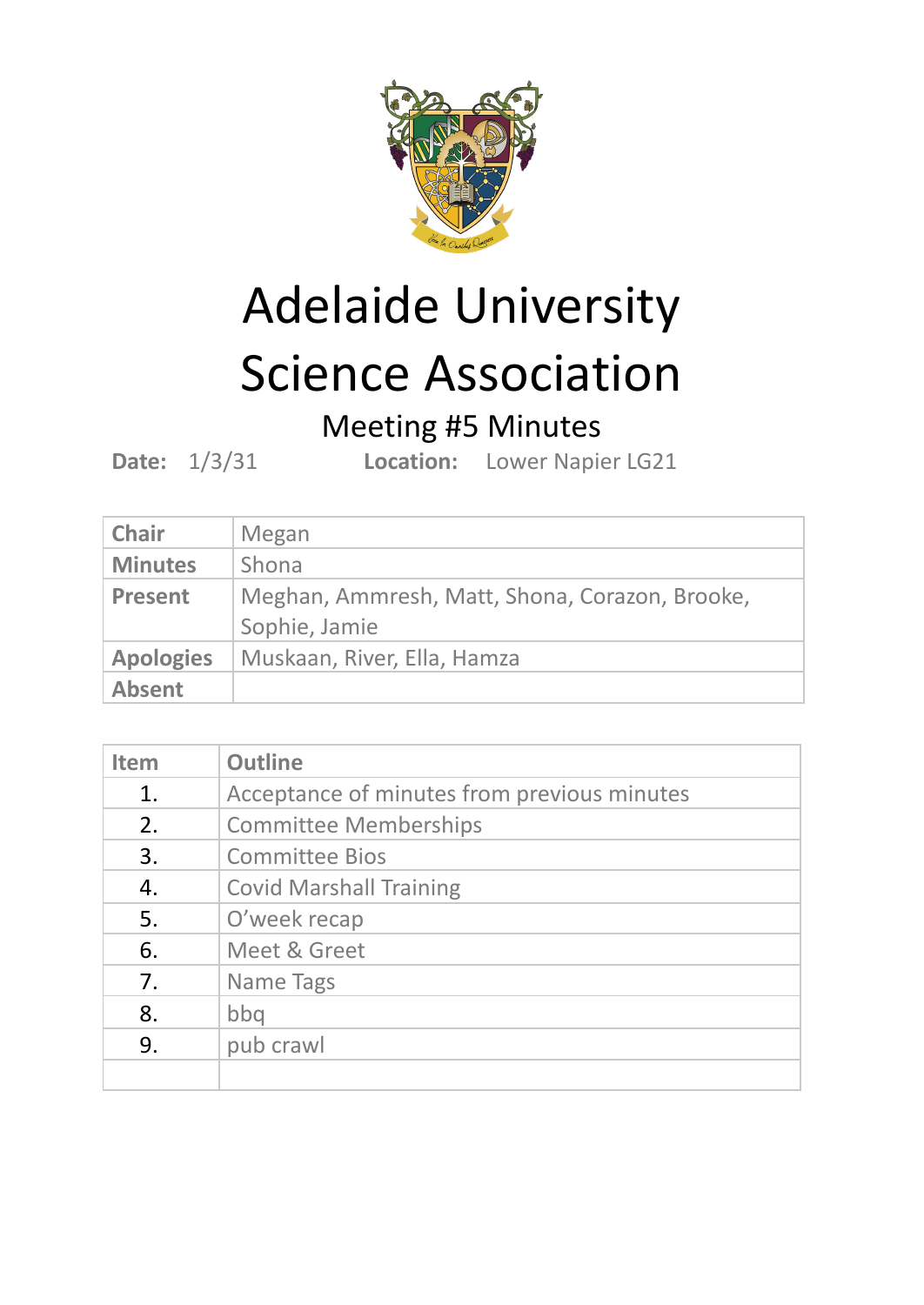| Item 1            | <b>Acceptance of minutes from previous minutes</b>                                      |
|-------------------|-----------------------------------------------------------------------------------------|
|                   | Do we accept the minutes from the previous meeting?                                     |
|                   | Ammresh seconded<br>$\sim$                                                              |
|                   | All in favour                                                                           |
| Item <sub>2</sub> | <b>Committee Memberships</b>                                                            |
|                   | Sophie, Matt, Brooke, Hamza and Muskaan need to buy memberships                         |
|                   |                                                                                         |
| Item <sub>3</sub> | <b>Committee Bios</b>                                                                   |
|                   | Are all bios complete and up to date and on the website?<br>$\blacksquare$              |
|                   | Sophie to update committee bios                                                         |
|                   |                                                                                         |
| Item 4            | <b>COVID Marshall training</b>                                                          |
|                   | need to check who has completed it<br>$\blacksquare$                                    |
|                   | Only have megan, ammresh, jaimie, and ella in the drive (none                           |
|                   | emailed)                                                                                |
|                   | NEEDS TO BE COMPLETE BEFORE MEET AND GREET                                              |
| Item 5.           | <b>OWeek Recap</b>                                                                      |
|                   | Membership sales summary<br>$\blacksquare$                                              |
|                   | 163 memberships so far this year<br>$\blacksquare$                                      |
|                   | Next year promote people to vote for AUScA stall for best stall prize<br>$\blacksquare$ |
|                   | Interest in Survival Guide was high<br>$\blacksquare$                                   |
|                   | Make sure to take more photos for events in future<br>$\blacksquare$                    |
|                   |                                                                                         |
| Item 6.           | <b>Meet and Greet</b>                                                                   |
|                   | SGM to elect first year rep and one other general committee member?                     |
|                   | to be discussed in the AUScA main group chat                                            |
|                   | vote to amend/leave constitution<br>games (Ammresh to contact games club)               |
|                   | ice breakers? BINGO game - prize is box of favourites (all in favour)                   |
|                   | drinks/food - pizza to be served by us due to COVID restrictions                        |
|                   | digital signage - corazon?                                                              |
|                   | Presenters/video on the night?                                                          |
|                   | Pizza order                                                                             |
|                   | Is anyone unavailable?                                                                  |
|                   | will be a stand for memberships                                                         |
| Item 7.           | <b>Name Tags</b>                                                                        |
|                   | need to update name tags on the drive (all in favour)                                   |
|                   | different design to be done and uploaded by Monday 8th March<br>$\blacksquare$          |
|                   | someone to print and assemble name tags once updated                                    |
|                   |                                                                                         |
| Item 8.           | <b>BBQ</b><br>In week 4                                                                 |
|                   | $\blacksquare$                                                                          |